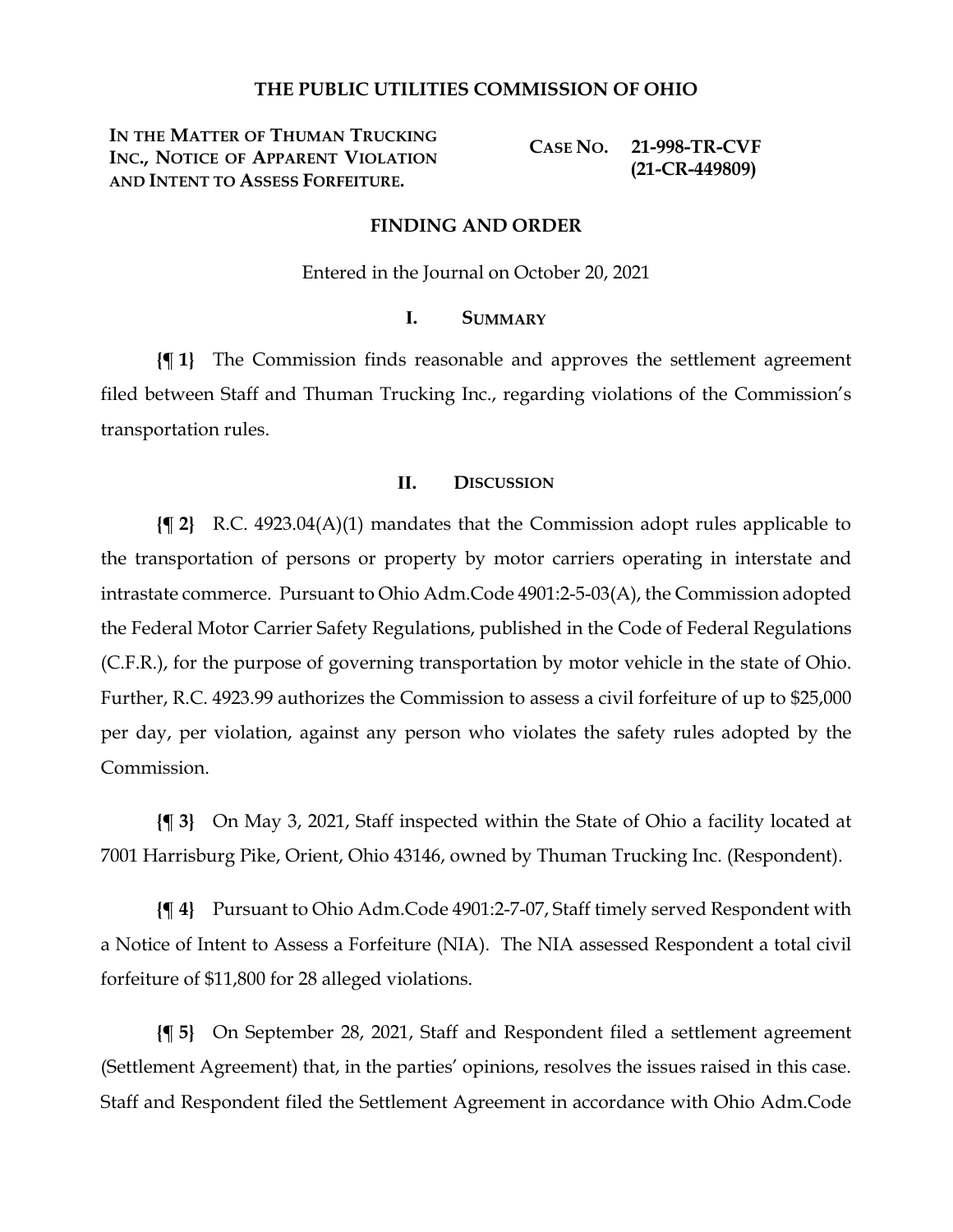4901:2-7-11(C), which requires settlement agreements providing for the payment of forfeitures of \$5,000 or more for any violation to be approved by order of the Commission. The following is a summary of the conditions agreed to by the parties; it is not intended to replace or supersede the Settlement Agreement.

- A. Respondent agrees to 28 alleged violations of 49 C.F.R. §§ 382.301(a); 382.303(a); 382.303(b); 382.303(d)(1); 382.303(d)(2); 382.305(i)(2); 382.701(b)(1); 382.701(a); 391.11(b)(6); 391.11(b)(8); 391.21(a); 391.25(a); 391.25(b); 391.51(b)(2); 391.51(b)(7); 395.22(b)(2); 395.3(b)(2); 395.8(a)(1); 396.3(a); and Ohio Adm.Code 4901:2-5-03. The Respondent recognizes that these violations may be included in Respondent's history of violations insofar as they may be relevant for the purposes of determining penalty actions for future violations.
- B. The Respondent has provided proof sufficient to Staff that it has a compliance plan in place to correct the violations found in this inspection. Staff therefore agrees to reduce the forfeiture amount from \$11,800 to \$9,160. Respondent agrees to pay a total civil forfeiture of \$9,160 for the violations.
- C. The Respondent shall pay the \$9,160 civil forfeiture within 30 days after the Commission's order approving the Settlement Agreement. The payment shall be made by certified check or money order payable to "Treasurer State of Ohio," and it shall be mailed to PUCO, Attn: CF Processing, 180 E. Broad St., 4th Floor, Columbus, OH 43215-3793. Case Nos. 21-CR-449809 and 21-998-TR-CVF should appear on the face of the certified check or money order.
- D. The Settlement Agreement shall not be effective until adopted by the Commission. The date of the Order adopting the Settlement Agreement shall be considered the effective date of the Settlement Agreement.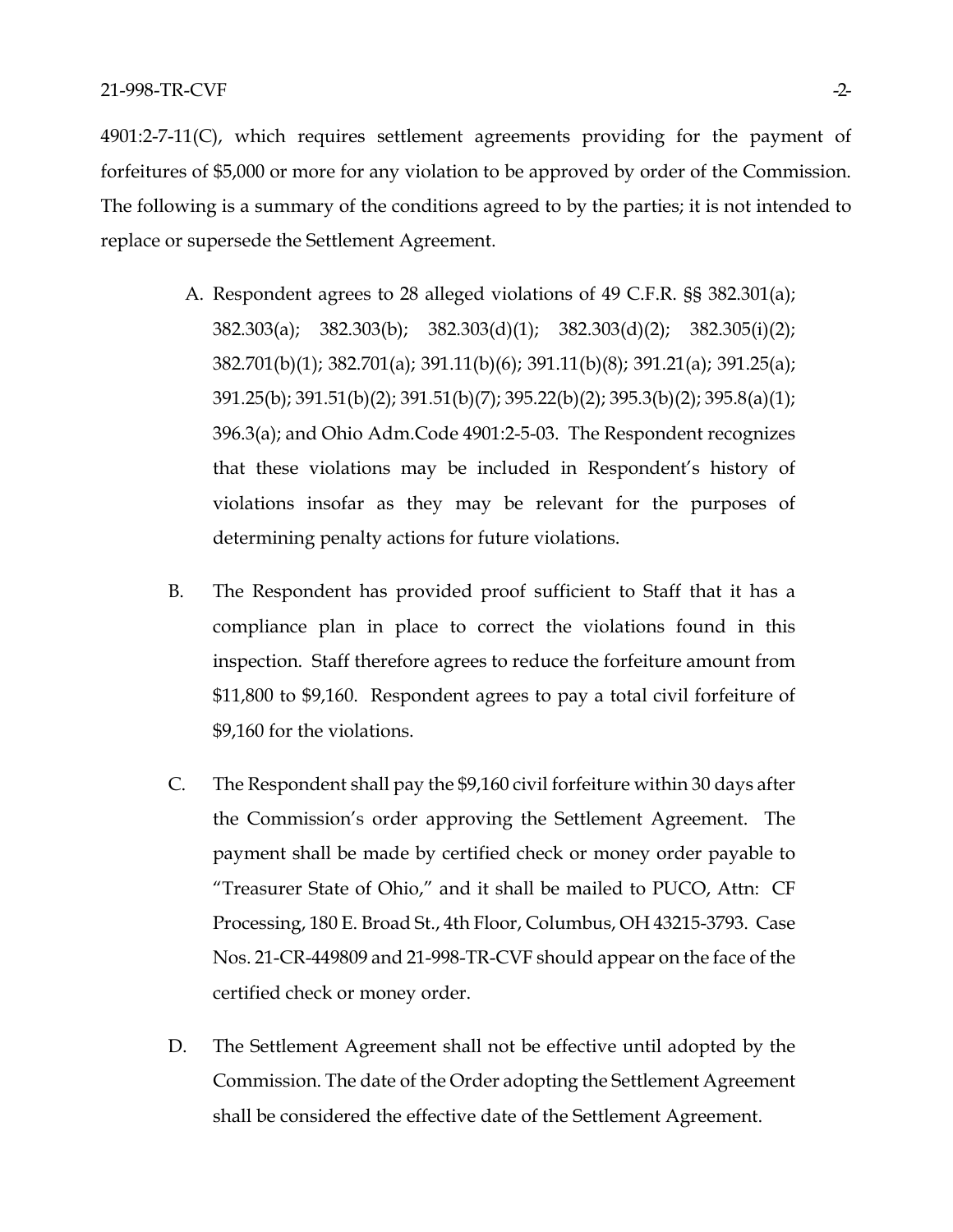E. The Settlement Agreement is made in settlement of all factual or legal issues in the case. It is not intended to have any effect whatsoever in any other case or proceeding, except as described in Paragraph A of the Settlement Agreement.

**{¶ 6}** The Commission notes that in accordance with Ohio Adm.Code 4901:2-7- 14(D), if Respondent fails to comply with the provisions of the Settlement Agreement for a period exceeding 30 days, Respondent shall be in default and shall be deemed to have admitted the occurrence of the violations and waived all further right to contest liability for the forfeiture originally assessed by Staff.

**{¶ 7}** The Commission finds that the Settlement Agreement submitted in this case is reasonable. Therefore, the Settlement Agreement shall be approved and adopted in its entirety.

#### **III. ORDER**

**{¶ 8}** It is, therefore,

**{¶ 9}** ORDERED, That the Settlement Agreement submitted in this case be approved and adopted in its entirety. It is, further,

**{¶ 10}** ORDERED, That Respondent pay the civil forfeiture of \$9,160 in accordance with the Settlement Agreement. Payment shall be made by via the Commission website or check or money order payable to "Treasurer State of Ohio," and mailed to PUCO, Attn: CF Processing 180 East Broad Street, 4th Floor, Columbus, Ohio 43215-3793. In order to assure proper credit, Respondent is directed to write case numbers 21-CR-449809 and 21-998-TR-CVF on the face of the check or money order. It is, further,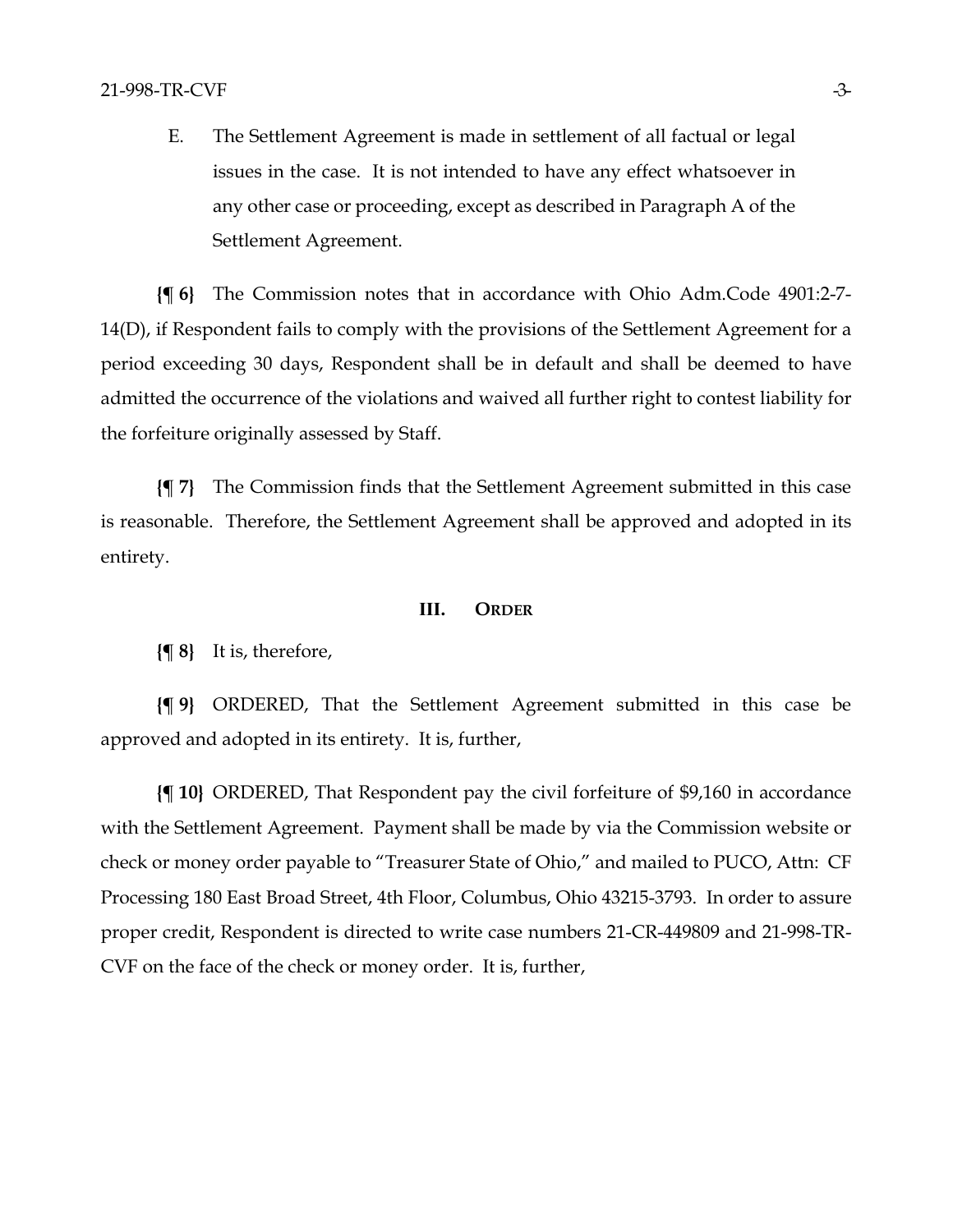**{¶ 11}** ORDERED, That a copy of this Finding and Order be served upon Respondent and all other interested parties of record.

# **COMMISSIONERS:**

## *Approving:*

Jenifer French, Chair M. Beth Trombold Lawrence K. Friedeman Daniel R. Conway Dennis P. Deters

JMD/IMM/mef